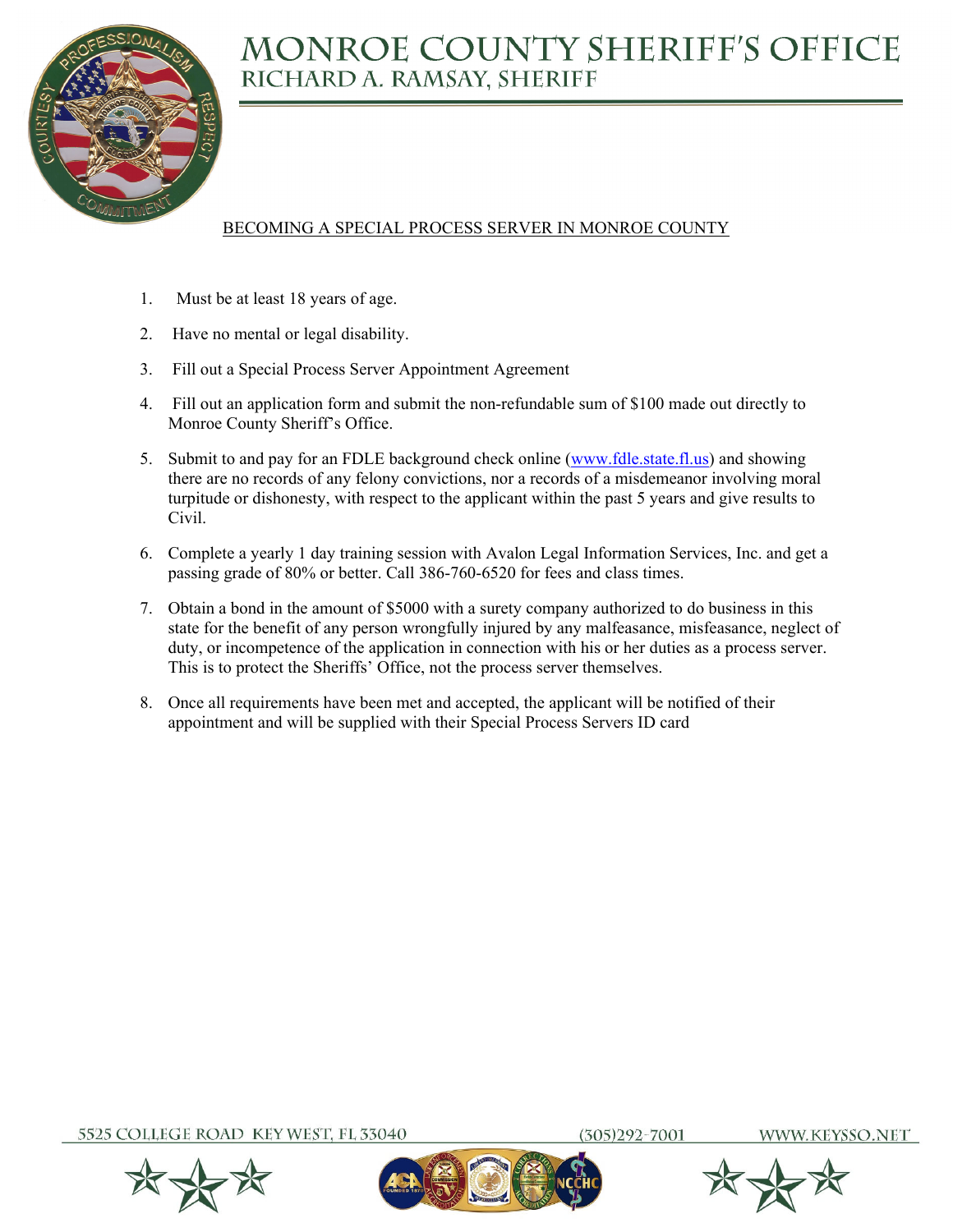

## SPECIAL PROCESS SERVER APPOINTMENT APPLICATION

|                      | Race: Sex:                           |  |                                        |                |
|----------------------|--------------------------------------|--|----------------------------------------|----------------|
|                      | Height: Weight: Hair: Eyes: Eyes:    |  |                                        |                |
|                      |                                      |  | Social security number: Date of birth: |                |
|                      |                                      |  |                                        |                |
|                      |                                      |  |                                        |                |
|                      | Telephone number:                    |  |                                        |                |
|                      |                                      |  |                                        |                |
|                      | Driver's license number:<br><u> </u> |  |                                        |                |
|                      |                                      |  |                                        |                |
| Business address:    |                                      |  |                                        |                |
| City/State/Zip Code: |                                      |  |                                        |                |
|                      | Business telephone number:           |  |                                        |                |
|                      | 5525 COLLEGE ROAD KEY WEST, FL 33040 |  | $(305)292 - 7001$                      | WWW.KEYSSO.NET |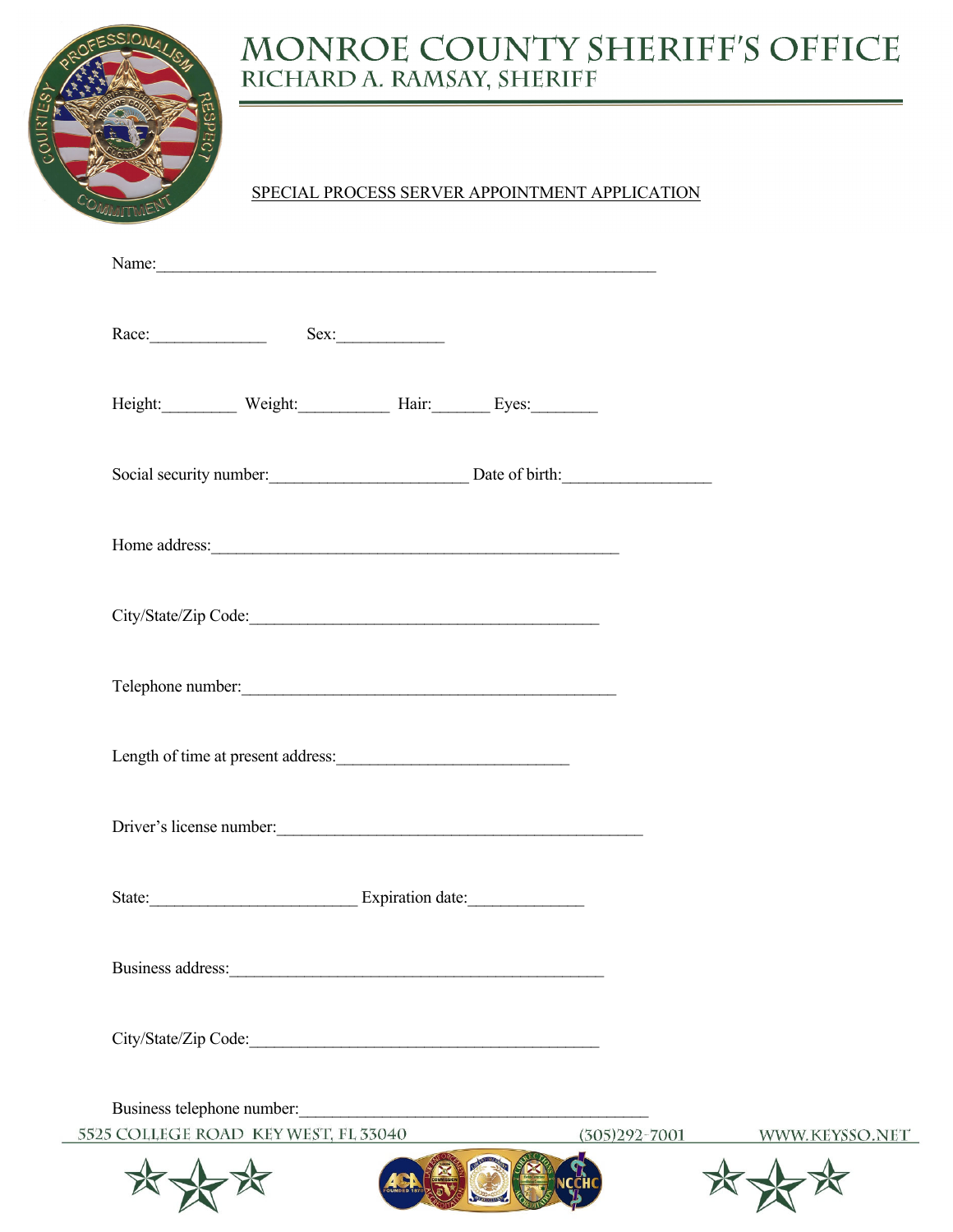

Length of time are present employment:

Education (include highest grade completed):

Have you ever been or are you now employed by any law enforcement agency? If yes, what agency, position, and dates of employment.

Have you ever been arrested or detained by any police authority or government official?

Have you ever been convicted, pled guilty, no contest, or nolo contendere to any criminal offense?

 $\mathcal{L}_\mathcal{L} = \{ \mathcal{L}_\mathcal{L} = \{ \mathcal{L}_\mathcal{L} = \{ \mathcal{L}_\mathcal{L} = \{ \mathcal{L}_\mathcal{L} = \{ \mathcal{L}_\mathcal{L} = \{ \mathcal{L}_\mathcal{L} = \{ \mathcal{L}_\mathcal{L} = \{ \mathcal{L}_\mathcal{L} = \{ \mathcal{L}_\mathcal{L} = \{ \mathcal{L}_\mathcal{L} = \{ \mathcal{L}_\mathcal{L} = \{ \mathcal{L}_\mathcal{L} = \{ \mathcal{L}_\mathcal{L} = \{ \mathcal{L}_\mathcal{$ 

 $\mathcal{L}_\text{max}$  and  $\mathcal{L}_\text{max}$  and  $\mathcal{L}_\text{max}$  and  $\mathcal{L}_\text{max}$  and  $\mathcal{L}_\text{max}$  and  $\mathcal{L}_\text{max}$ 

 $\mathcal{L}_\mathcal{L} = \{ \mathcal{L}_\mathcal{L} = \{ \mathcal{L}_\mathcal{L} = \{ \mathcal{L}_\mathcal{L} = \{ \mathcal{L}_\mathcal{L} = \{ \mathcal{L}_\mathcal{L} = \{ \mathcal{L}_\mathcal{L} = \{ \mathcal{L}_\mathcal{L} = \{ \mathcal{L}_\mathcal{L} = \{ \mathcal{L}_\mathcal{L} = \{ \mathcal{L}_\mathcal{L} = \{ \mathcal{L}_\mathcal{L} = \{ \mathcal{L}_\mathcal{L} = \{ \mathcal{L}_\mathcal{L} = \{ \mathcal{L}_\mathcal{$ 

5525 COLLEGE ROAD KEY WEST, FL 33040







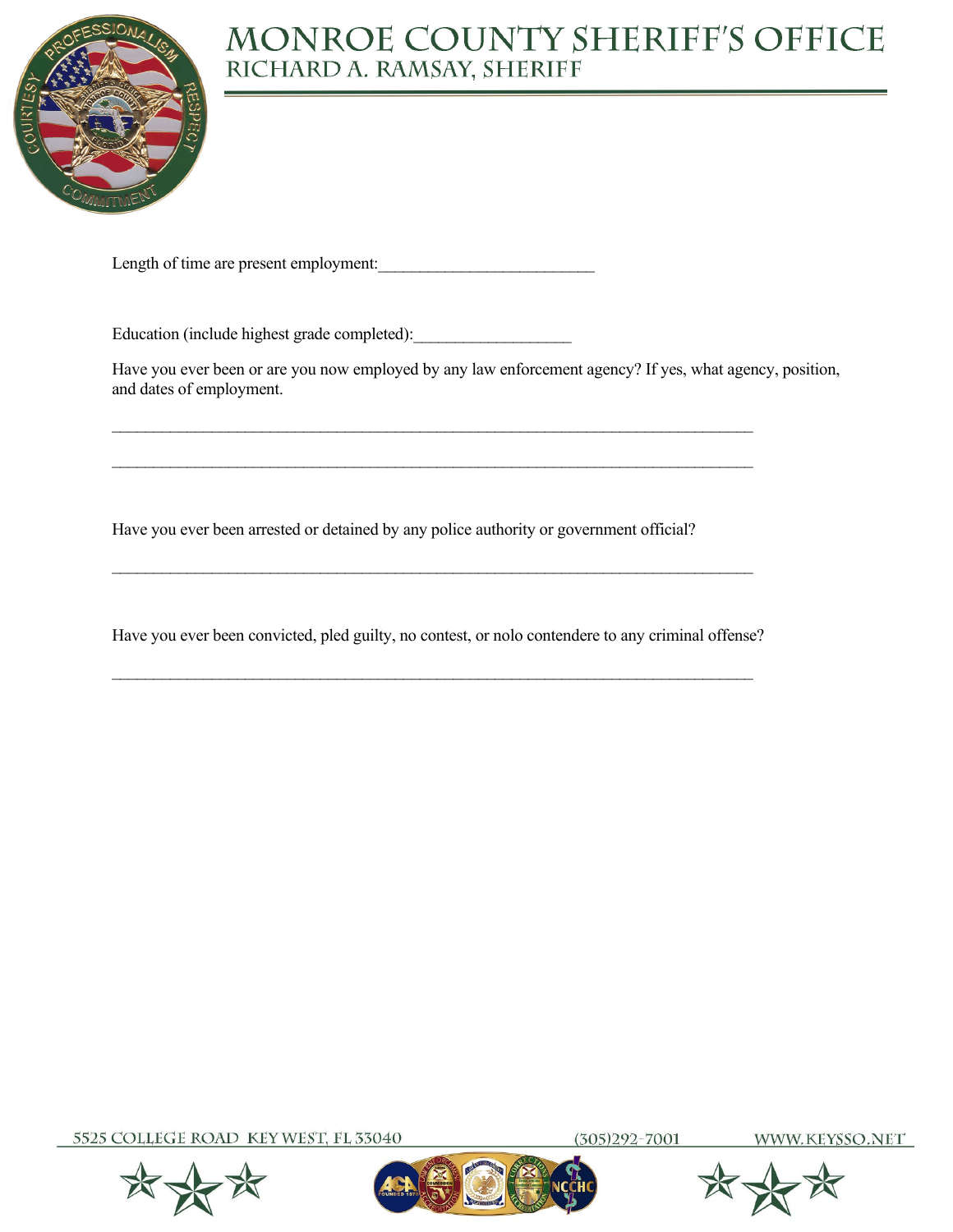

#### SPECIAL PROCESS SERVER APPOINTMENT AGREEMENT

by Richard A. Ramsay, Sheriff of Monroe County, Florida, to the position of Special Process Server. In consideration of and the appointment for other good and valuable consideration, I agree to said appointment being made on the following terms and conditions and agree that I will and do:

 1. Conform to Chapter 48 of the Florida State Statutes and all Federal, State, County and local laws, ordinances and regulations.

 2. Notify the Sheriff in writing, immediately, of any change of employment, business or home address and telephone number, or the fact of my arrest or detention by any law enforcement officer.

 3. Agree and consent to the fact that the appointment by the Sheriff as a Special Process Server is limited solely to the service of non-enforceable process and does not extend to the service of enforceable process of any kind whatsoever.

4. Charge only a reasonable fee for services.

 5. Use for service of process and returns only those forms that have been approved for such purposes by the Courts of Monroe County, Florida.

 6. Agree and certify that I am over the age of eighteen (18) years and a permanent resident of the State of Florida.

 7. Agree to indemnify and hold harmless Sheriff Richard A. Ramsay, the Monroe County Sheriff's Office, its members, deputies, employees, agents and personnel or any party in privity with him or them, against all claims, suits, judgment, of any kind, character or nature, whatsoever, including those for costs and attorney's fees, that may arise from or could be caused by any act or omission on my part.

 8. Certify and agree that I am not authorized to and cannot act as an agent, deputy or member of the Monroe County Sheriff's Office, so as to impose liability on Sheriff Richard A. Ramsay, the Monroe County Sheriff's Office, its deputies, members, employees, agents or personnel, or any party in privity with him or them, by reason of the doctrine of Respondent Superior, but shall perform service of process only on behalf of the person or organization hiring me or otherwise procuring my services in connection with service of nonenforceable process.

 9. Agree, consent and fully understand that I serve at the pleasure of the Sheriff. I know and agree that my appointment is not a right but a privilege which is terminable at will and without cause by the Sheriff or any authorized representative of the Sheriff without any formality and without recourse on my part whatsoever.

5525 COLLEGE ROAD KEY WEST, FL 33040

305)292-7001



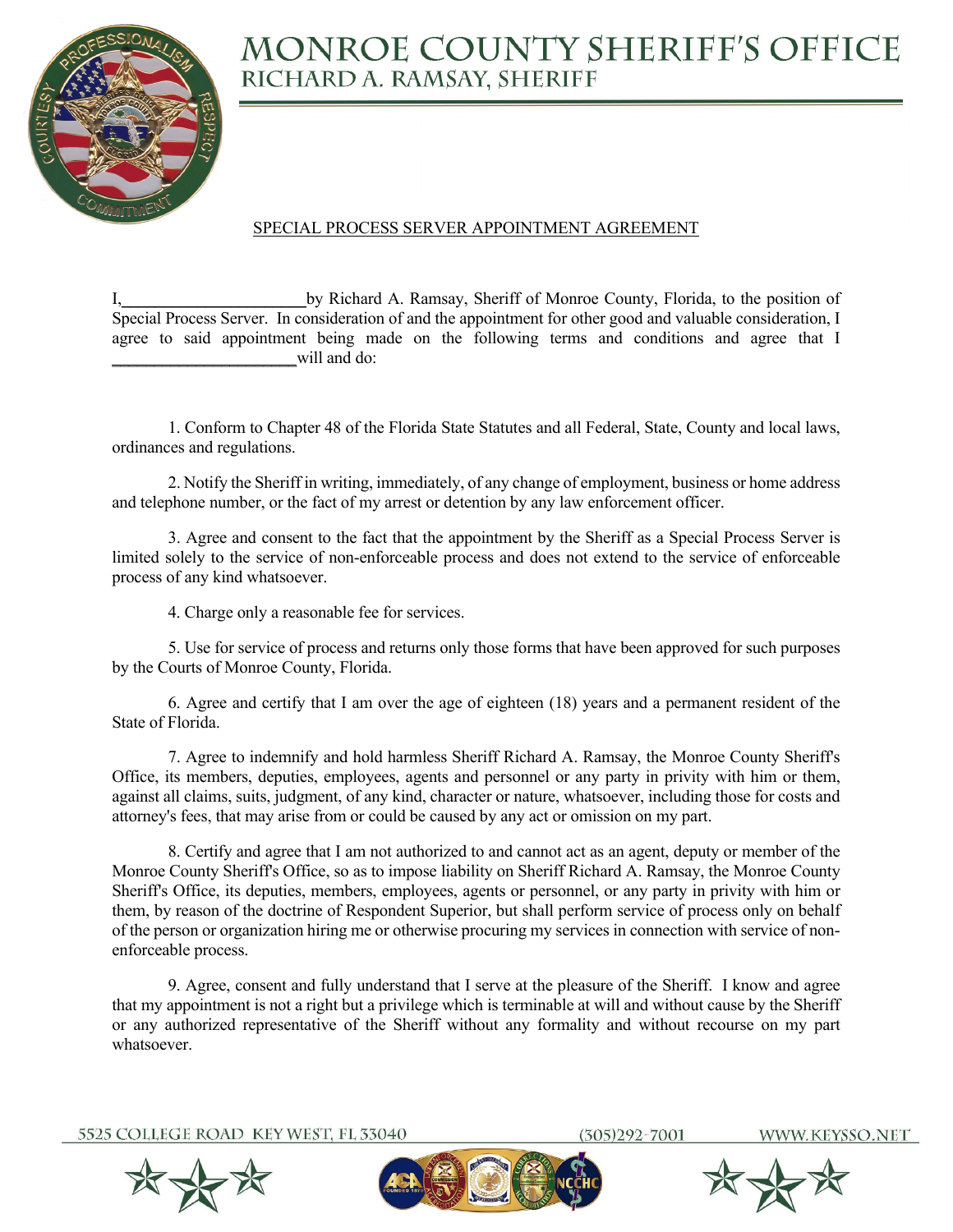

 10. Agree that I shall serve no process in which I have an interest in the cause of action in which the process is being served.

 11. Certify and agree that I shall not willfully or knowingly execute a false return or service or otherwise violate my Oath of Office and recognize that such violation may cause me to be guilty of a felony of the third degree punishable as provided for by law.

12. Certify and agree that I shall not circulate process in violation of Section 817.38, Fla. Stat.

 13. Agree to submit to background investigation and fingerprints as the Sheriff or his designated representative may deem necessary and proper including the right to obtain and review the criminal record of the applicant.

14. Have no mental or legal disability.

 15. Understand that an appointment as a Special Process Server authorizes to serve only nonenforceable process and does not make me a member of the Monroe County Sheriff's office or permit me to conduct or engage in any law enforcement activities whatsoever.

16. Agree to display my Special Process Server identification at all times.

 $\mathcal{L}_\text{max}$  and the contract of the contract of the contract of the contract of the contract of the contract of the contract of the contract of the contract of the contract of the contract of the contract of the contrac

#### **I HAVE READ AND I UNDERSTAND EVERY WORD OF THE FOREGOING AGREEMENT.**

Signature of Applicant

 $\mathcal{L}_\text{max}$  and the contract of the contract of the contract of the contract of the contract of the contract of the contract of the contract of the contract of the contract of the contract of the contract of the contrac Home Address of Applicant/Email Address

Home Telephone Number

5525 COLLEGE ROAD KEY WEST, FL 33040



305)292-7001

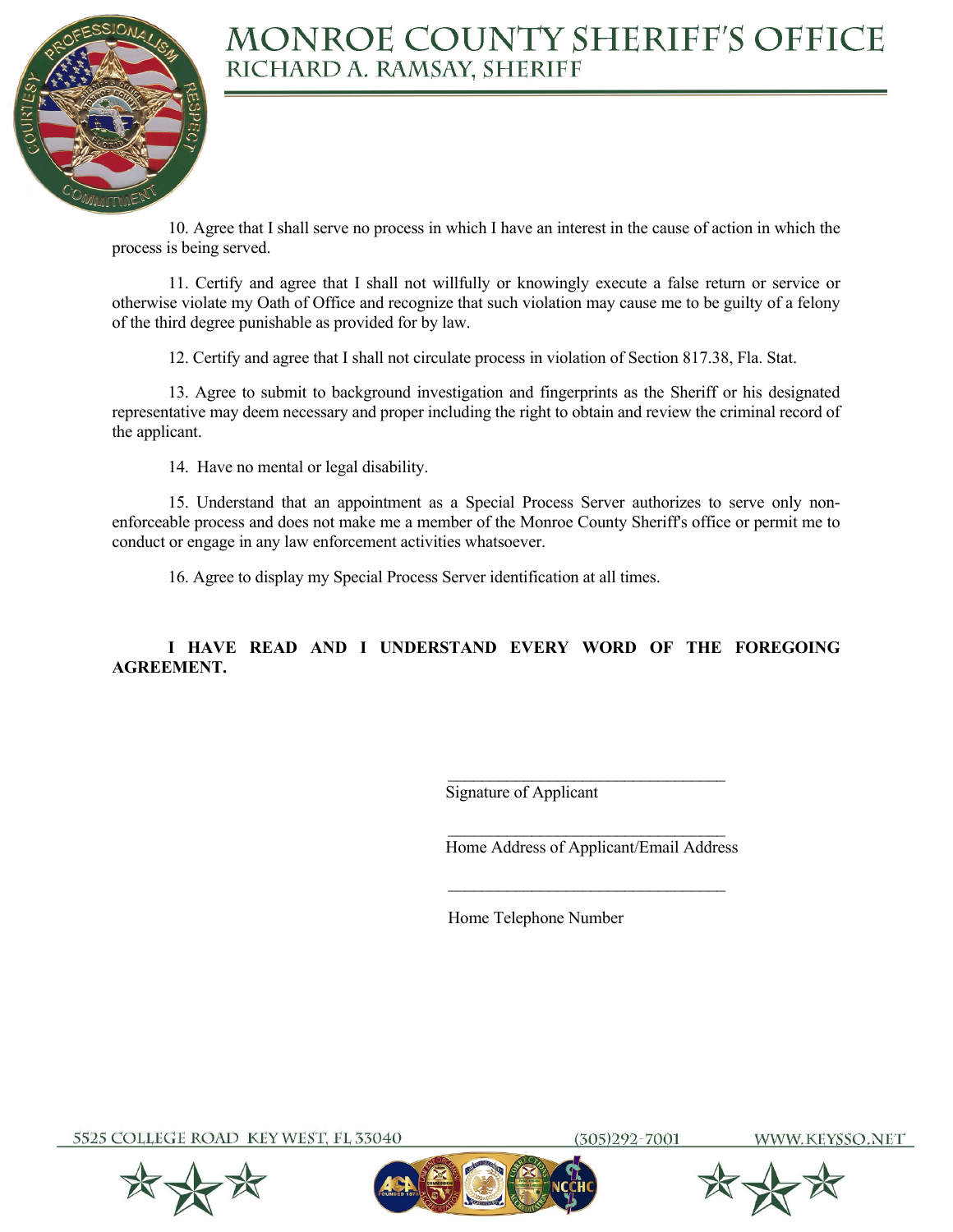

STATE OF FLORIDA)

 $\mathcal{L}$ 

COUNTY OF MONROE)

BEFORE ME, personally appeared \_\_\_\_\_\_\_\_\_\_\_\_\_\_\_\_\_\_\_\_ the aforesaid applicant, who is personally known to me and on oath says and deposes that he/she has read and understood the foregoing provision of this application and has signed same fully intending to be bound thereby and that **\_\_\_\_\_\_\_\_\_\_\_\_\_\_\_\_\_\_\_\_\_\_** will honestly, diligent and faithfully exercise the duties of the Office of Special Process Server.

Date NOTARY PUBLIC

My commission expires:

5525 COLLEGE ROAD KEY WEST, FL 33040

 $(305)292 - 7001$